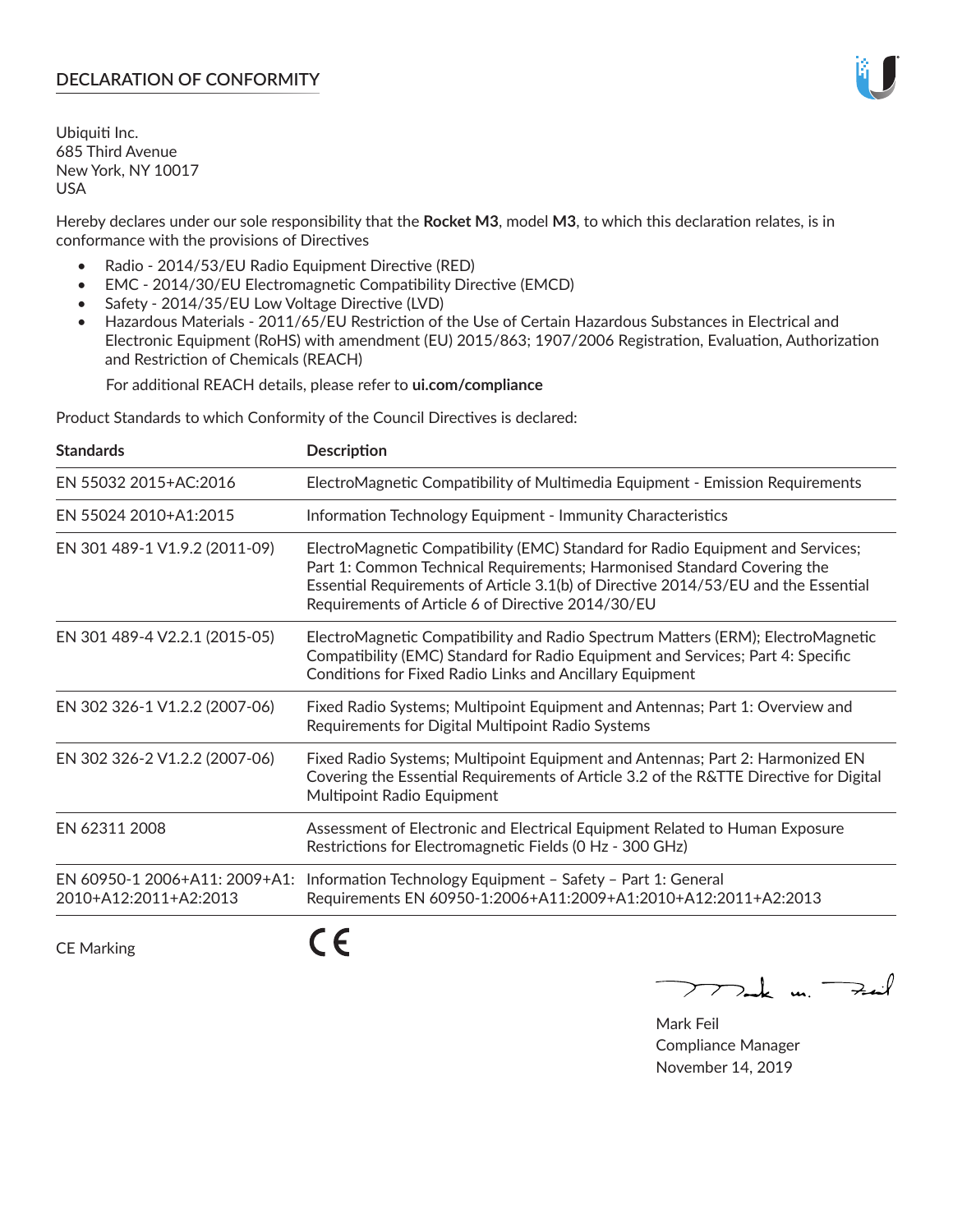# **DECLARATION OF CONFORMITY**



# **български** [Bulgarian]

С настоящото Ubiquiti декларира, че това устройство M3 е в съответствие със съществените изисквания и други приложими разпоредби на Директиви 2014/53/EC, 2014/30/ЕС, 2014/35/ЕС.

## **Hrvatski** [Croatian]

Ubiquiti ovim putem izjavljuje da je ovaj uređaj M3 sukladan osnovnim zahtjevima i ostalim bitnim odredbama Direktiva 2014/53/EU, 2014/30/EU, 2014/35/EU.

# **Čeština** [Czech]

Ubiquiti tímto prohlašuje, že toto M3 zařízení, je ve shodě se základními požadavky a dalšími příslušnými ustanoveními směrnic 2014/53/EU, 2014/30/EU, 2014/35/EU.

# **Dansk** [Danish]

Hermed, Ubiquiti, erklærer at denne M3 enhed, er i overensstemmelse med de væsentlige krav og øvrige relevante krav i direktiver 2014/53/EU, 2014/30/EU, 2014/35/EU.

# **Nederlands** [Dutch]

Hierbij verklaart Ubiquiti, dat deze M3 apparaat, in overeenstemming is met de essentiële eisen en de andere relevante bepalingen van richtlijnen 2014/53/EU, 2014/30/EU, 2014/35/EU.

## **English**

Hereby, Ubiquiti, declares that this M3 device, is in compliance with the essential requirements and other relevant provisions of Directives 2014/53/EU, 2014/30/EU, 2014/35/EU.

# **Eesti keel** [Estonian]

Käesolevaga Ubiquiti kinnitab, et antud M3 seade, on vastavus olulistele nõuetele ja teistele asjakohastele sätetele direktiivide 2014/53/EL, 2014/30/EL, 2014/35/EL.

## **Suomi** [Finnish]

Täten Ubiquiti vakuuttaa, että tämä M3 laite, on yhdenmukainen olennaisten vaatimusten ja muiden sitä koskevien direktiivien 2014/53/EU, 2014/30/EU, 2014/35/EU.

## **Français** [French]

Par la présente Ubiquiti déclare que l'appareil M3, est conforme aux exigences essentielles et aux autres dispositions pertinentes des directives 2014/53/UE, 2014/30/UE, 2014/35/UE.

# **Deutsch** [German]

Hiermit erklärt Ubiquiti, dass sich dieses M3 Gerät, in Übereinstimmung mit den grundlegenden Anforderungen und den anderen relevanten Vorschriften der Richtlinien 2014/53/EU, 2014/30/EU, 2014/35/EU befindet.

## **Ελληνικά** [Greek]

Δια του παρόντος, Ubiquiti, δηλώνει ότι αυτή η συσκευή M3, είναι σε συμμόρφωση με τις βασικές απαιτήσεις και τις λοιπές σχετικές διατάξεις των οδηγιών 2014/53/EE, 2014/30/EE, 2014/35/EE.

## **Magyar** [Hungarian]

Ezennel Ubiquiti kijelenti, hogy ez a M3 készülék megfelel az alapvető követelményeknek és más vonatkozó 2014/53/EU, 2014/30/EU, 2014/35/EU irányelvek rendelkezéseit.

## **Íslenska** [Icelandic]

Hér, Ubiquiti, því yfir að þetta M3 tæki er í samræmi við grunnkröfur og önnur viðeigandi ákvæði tilskipana 2014/53/ESB, 2014/30/ESB, 2014/35/ESB.

## **Italiano** [Italian]

Con la presente, Ubiquiti, dichiara che questo dispositivo M3, è conforme ai requisiti essenziali ed alle altre disposizioni pertinenti delle direttive 2014/53/UE, 2014/30/UE, 2014/35/UE.